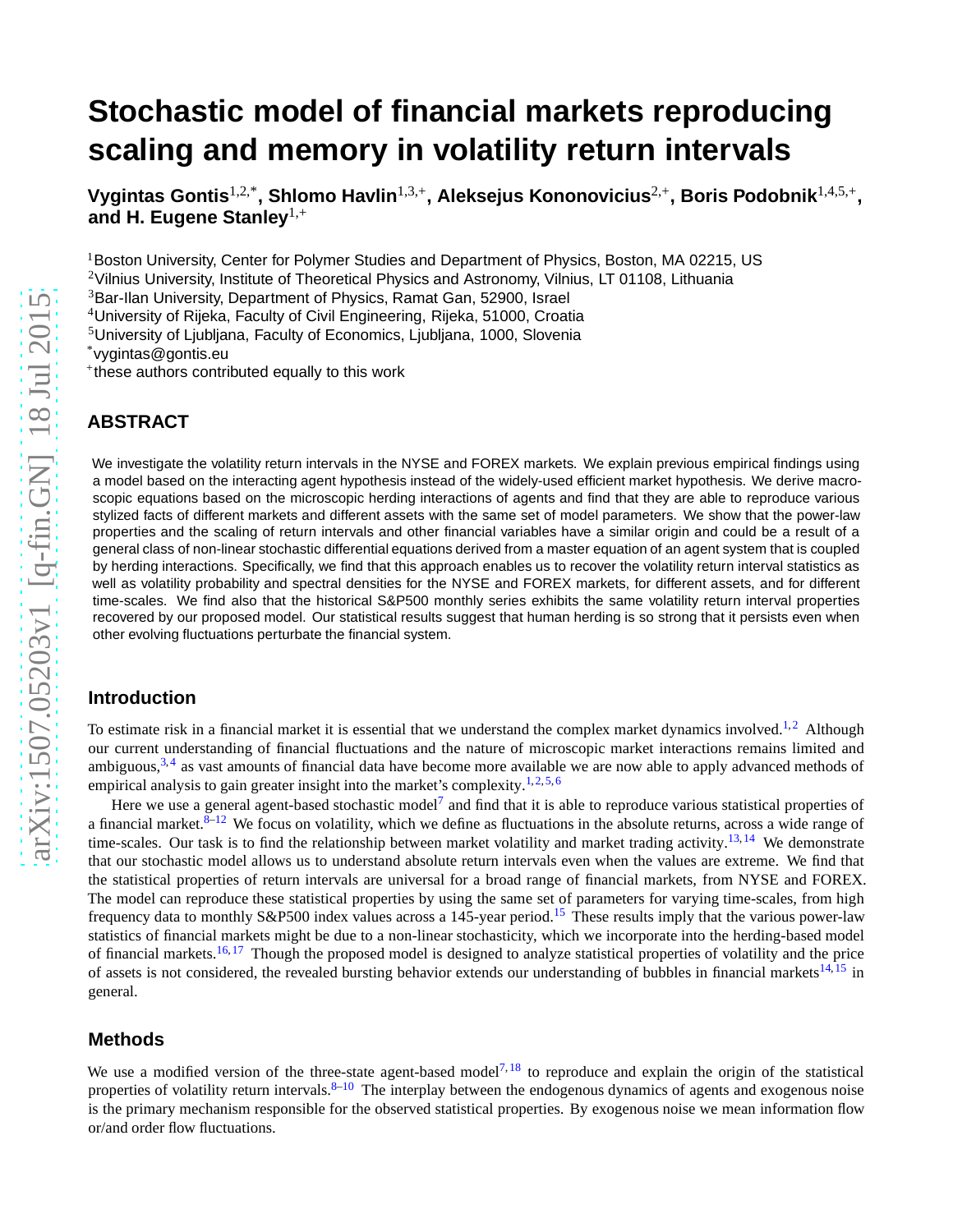<span id="page-1-3"></span><span id="page-1-0"></span>

**Figure 1.** The definition of return intervals  $T_q$  between the volatilities of the price changes that are above a certain threshold q, measured in units of standard deviations of returns (not absolute returns). Here two values of threshold  $q = 2$  and  $q = 4$  are shown in the time series of absolute return.

#### **Endogenous versus exogenous**

The standard price model<sup>[19](#page-8-16)</sup> and autoregressive conditional heteroskedasticity (ARCH) family of models<sup>[20,](#page-8-17)[21](#page-9-0)</sup> serve as phenomenological frameworks consistent with endogenous volatility and exogenous noise. For example, by analogy with ARCH family models we can assume that the log return  $r_\delta(t) = \ln P(t) - \ln P(t - \delta)$  of the market price  $P(t)$ , defined at any moment *t* for a time interval  $\delta$  can be modeled as a product of endogenous volatility  $\sigma(t)$  and exogenous noise  $\omega(t)$ 

$$
r_{\delta}(t) = \sigma(t)\omega(t). \tag{1}
$$

Here for the sake of simplicity we use a Gaussian noise  $\omega(t)$ , and volatility  $\sigma(t)$  is assumed to be a linear function of the absolute endogenous log price  $|p(t)| = |\ln \frac{P(t)}{P_f}|$ 

<span id="page-1-1"></span>
$$
\sigma(t) = b_0(1 + a_0|p(t)|),
$$
\n(2)

where  $p(t)$  can be derived from the agent-based model (ABM) defining the ratio of market price  $P(t)$  to fundamental price  $P_f$ .<sup>[7](#page-8-6)</sup> Here  $b_0$  serves as a normalization parameter, while  $a_0$  determines the impact of endogenous dynamics on the observed time series. Our model, defined by Eqs. [\(1\)](#page-1-0) and [\(2\)](#page-1-1), comprises both the dynamic part described by  $\sigma(t)$  and the stochastic part described by  $\omega(t)$ .

### **ABM**

We use a version of the three-state agent-based herding model<sup>[7,](#page-8-6)[18](#page-8-14)</sup> to describe the endogenous dynamics of agents in the financial markets and to reproduce the statistical properties of volatility return intervals.  $8-10$  $8-10$ 

The dynamics of agent population  $n_i$  under constraints  $\sum_i n_i = 1$  are described by stochastic differential equations (SDEs) derived from the master equation with one-step transition  $i \rightarrow j$  rates proposed by Kirman:<sup>[22](#page-9-1)</sup>

$$
\mu_{ij} = \sigma_{ij} + h_{ij}n_j, \tag{3}
$$

where  $\sigma_{ij}$  describes the individualistic switching tendency, and *h* quantifies influence of peers  $(n_j)$ . Note that a symmetric relation  $h_{ij} = h_{ji}$  is usually assumed. A basic understanding of financial market dynamics allows us to make assumptions that simplify the model.

We first assume that the three states correspond to three trading strategies: fundamental (*f*), optimistic (*o*), and pessimistic  $(p)$ . Fundamental traders assume that the price will be equal to a fundamental price  $P_f$  that is determined using market fundamentals.[23](#page-9-2)[–27](#page-9-3) Optimistic and pessimistic trading are two opposite approaches in the same chartist (*c*) trading strategy, i.e., optimists always buy and pessimists always sell. Mathematical forms of the excess demands, *D<sup>i</sup>* , for both fundamental and chartist strategies are given by $^{24}$  $^{24}$  $^{24}$ 

$$
D_f = n_f \left[ \ln P_f - \ln P(t) \right], \quad D_c = r_0(n_o - n_p) = r_0 n_c \xi,
$$
\n(4)

where  $P(t)$  is the current market price of an asset,  $r_0$  the relative impact of chartists, and  $\xi = \frac{n_o - n_p}{n_o}$  $\frac{-np}{n_c}$  the average mood. Combining  $D_f$  and  $D_c$ , we obtain the log-price,<sup>[7,](#page-8-6)[24](#page-9-4)</sup>

<span id="page-1-2"></span>
$$
p(t) = \ln \frac{P(t)}{P_f} = r_0 \frac{n_c}{n_f} \xi = r_0 \frac{1 - n_f}{n_f} \xi.
$$
\n(5)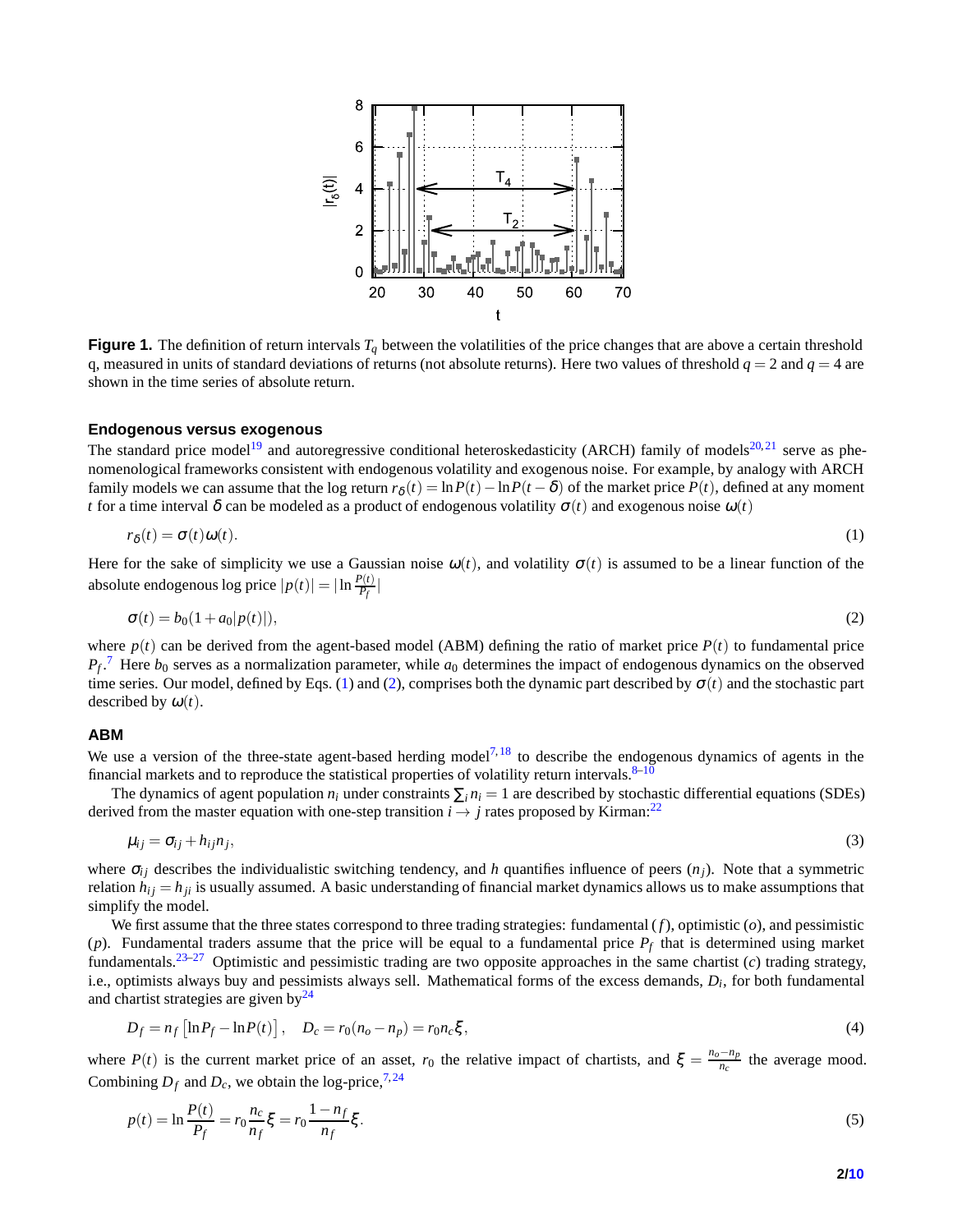<span id="page-2-2"></span>

**Figure 2.** A comparison between the theoretically calculated (black lines) stationary PDFs (a, c, e and g) and PSDs (b, d, f and h) and the empirical results for NYSE stocks (circles) and FOREX exchange rates (pluses). (a) and (b) for time-scales  $\Delta = 1/390$  trading day; (c) and (d) -  $\Delta = 1/39$  trading day; (e) and (f) -  $\Delta = 4/39$  trading day, frequencies in PSD graphics are given in 1/(1 trading day). Results for time scales  $\Delta$  = one trading day of all considered assets from NYSE (circles) and of 10 exchange rates from FOREX (pluses) are in (g) and (h), where empirical series are from 1962 to 2014 year for NYSE series and from 1971 to 2014 year for FOREX. Model parameters are set as follows:  $h = 0.3 * 10^{-8}s^{-1}$ ;  $\delta = 3.69$  min.;  $\varepsilon_{cf} = 1.1$ ;  $\varepsilon_{fc} = 3$ ;  $\varepsilon_{cc} = 3$ ;  $H = 1000$ ;  $a_0 = 1$ ;  $a_{\tau} = 0.7$ ;  $\alpha = 2$  for both NYSE and FOREX.

We next simplify the model by assuming that optimists and pessimists are high-frequency trend followers, i.e., chartists. Chartists trade among themselves *H* times more frequently than with fundamentalists. There is no genuine qualitative difference between optimists and pessimists in terms of herding interactions, and certain symmetric relationships are thus implied  $(\sigma_{op} = \sigma_{po} = \sigma_{cc}$  and  $h_{op} = Hh_{fc} = Hh$ ). Chartists share their attitude towards fundamental trading ( $\sigma_{pf} = \sigma_{cf} = \sigma_{cf}$ ) and fundamentalists are indifferent to arbitrary moods ( $\sigma_{fp} = \sigma_{fc}/2$  and  $h_{fp} = h_{fo} = h$ ). The assumption that fundamentalists are long-term traders and chartists short-term traders can be written as  $(H \gg 1, \sigma_{cc} \gg \sigma_{cf}$  and  $\sigma_{cc} \gg \sigma_{fc}$ ). Under these assumptions the dynamics is well approximated by two nearly independent  $SDE^{7,18}$  $SDE^{7,18}$  $SDE^{7,18}$  $SDE^{7,18}$  that resemble the original SDE from the two-state herding model, $22,24$  $22,24$ 

<span id="page-2-0"></span>
$$
dn_f = \frac{(1 - n_f)\varepsilon_{cf} - n_f \varepsilon_{fc}}{\tau(n_f)} dt + \sqrt{\frac{2n_f(1 - n_f)}{\tau(n_f)}} dW_f,
$$
\n(6)

<span id="page-2-1"></span>
$$
d\xi = -\frac{2H\varepsilon_{cc}\xi}{\tau(n_f)}dt + \sqrt{\frac{2H(1-\xi^2)}{\tau(n_f)}}dW_{\xi},\tag{7}
$$

where  $\tau(n_f)$  is the inter-event time, and  $W_f$  and  $W_{\xi}$  are independent Wiener processes. Note that in the above equations we scale model parameters,  $\varepsilon_{cf} = \sigma_{cf}/h$ ,  $\varepsilon_{fc} = \sigma_{fc}/h$ , and  $\varepsilon_{cc} = \sigma_{cc}/(Hh)$ , as well as time  $t_s = ht$  (omitting the subscript *s* in the equations).

We consider the inter-event time  $\tau(n_f)$  a macroscopic feedback function, which can take the form

$$
\frac{1}{\tau(n_f)} = \left(1 + a_\tau \left|\frac{1 - n_f}{n_f}\right|\right)^\alpha.
$$
\n(8)

This form is inspired by empirical analyses,  $28-31$  $28-31$  where the trading activity is proportional to the square of the absolute returns (thus α = 2). This form depends on the long-term component of returns in the proposed model (see<sup>[32](#page-9-8)</sup>) and  $\frac{1}{\tau(n_f)}$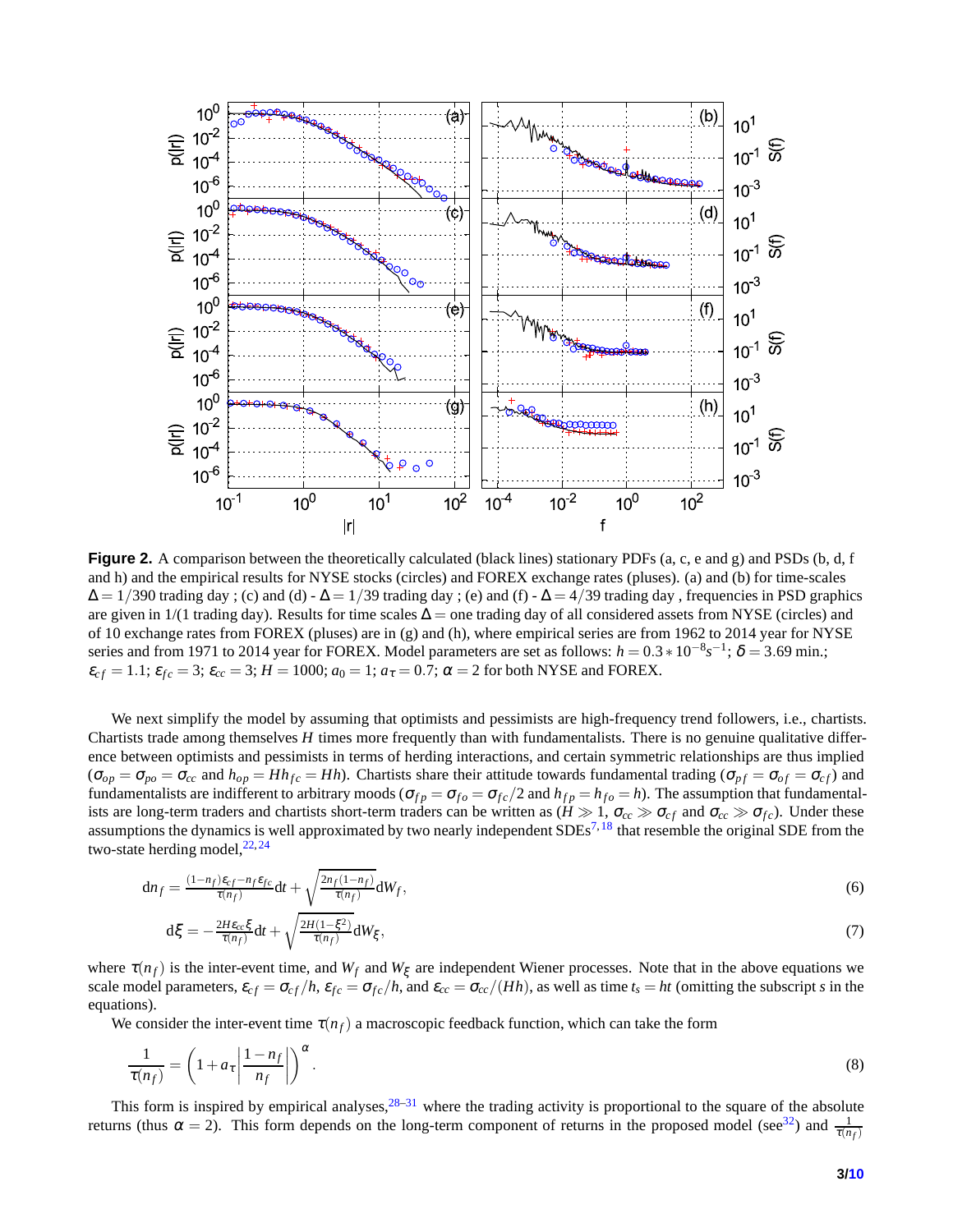converges to unity when  $n_f$  approaches 1. The trading activity never reaches zero, and in non-volatile periods it fluctuates around some equilibrium value.

Equations [\(6\)](#page-2-0)–[\(8\)](#page-2-1) consitute the complete set for the macroscopic description of endogenous agent dynamics and together with Eq. [\(5\)](#page-1-2) consitute a model of financial markets. Equation [\(6\)](#page-2-0) written for the new variable  $x = \frac{1-n_f}{n_c}$  $\frac{n_f}{n_f}$  in the region of high values of variable belongs to the class of non-linear SDEs and reproduces power-law statistics: probability density function (PDF) and power spectral density (PSD).  $16,33$  $16,33$ 

We substitute the endogenous price  $p(t)$ , Eq. [\(5\)](#page-1-2), calculated using Eqs. [\(6\)](#page-2-0)–[\(8\)](#page-2-1) for  $n_f$  and  $\xi$ , into Eqs. [\(1\)](#page-1-0)–[\(2\)](#page-1-1) to complete the model, which now includes the endogenous and exogenous fluctuations. It has been demonstrated<sup>[17](#page-8-13)</sup> that the model now resembles versions of non-linear GARCH $(1,1)$  models.<sup>[34,](#page-9-10)[35](#page-9-11)</sup>

The advantage of agent-based models over pure stochastic models is that their parameters are more closely related to realworld scenarios and real human behavior. We thus extend the model by first introducing relationships between exogenous and endogenous fluctuations and then adjusting their time scales. In particular, we relate the sign of the exogenous noise  $\omega$  to the sign of the change in chartist mood during the return time window  $\delta$ . This relation controls the impact of agent preference on market price dynamics and introduces the short-term return correlations observed in the real-world market, and this enables us to reproduce the empirical statistical properties with greater accuracy.

<span id="page-3-0"></span>

**Figure 3.** A comparison between the model (black lines) scaled unconditional PDFs of return intervals and the empirical PDFs calculated<sup>[8,](#page-8-7)[9](#page-8-18)</sup> from normalized series of NYSE stocks (circles) and FOREX USD/EUR exchange rate (pluses). All parameters of the model are the same as in previous figure, values of thresholds *q* are as follows: 1.5,2.0,2.5,3.0. The straight lines are shown to guide the eye showing a power-law with exponent  $3/2$ .

In the following we analyze the one minute, daily and monthly recorded time series. In numerical simulations we set 1/390th of a trading day as the smallest tick size  $\delta$ , and individual returns are calculated between these ticks. We calculate the returns for long time periods  $\Delta$ , e.g., one day, by summing up the consecutive short-time returns  $r_{\delta}(t)$ .

To account for the daily pattern observed in real data in NYSE and FOREX, we introduce a time dependence<sup>[7](#page-8-6)</sup> into parameter  $b_0$ , i.e.,  $b_0(t) = b_0 \exp[-(\{t \mod 1\} - 0.5)^2/w^2] + 0.5$ , where *w* quantifies the width of intra-day fluctuations. Although the model is designed to reproduce the power-law behavior of absolute returns PDF and PSD, it also reproduces data for larger time scales including the statistical features observed in volatility return intervals.

### **Results**

In this study we analyze the empirically established statistical properties of volatility return intervals in financial markets $8-10$  $8-10$ and use the same definition of this financial variable shown in Fig. [1.](#page-1-3)

For two absolute return threshold values  $q = 2$  and  $q = 4$  the return intervals are  $T_2$  and  $T_4$ , respectively. They measure the time intervals between consecutive spikes of absolute returns that exceed threshold value *q*, measured in units of standard deviation of the returns in the time series of the specific asset.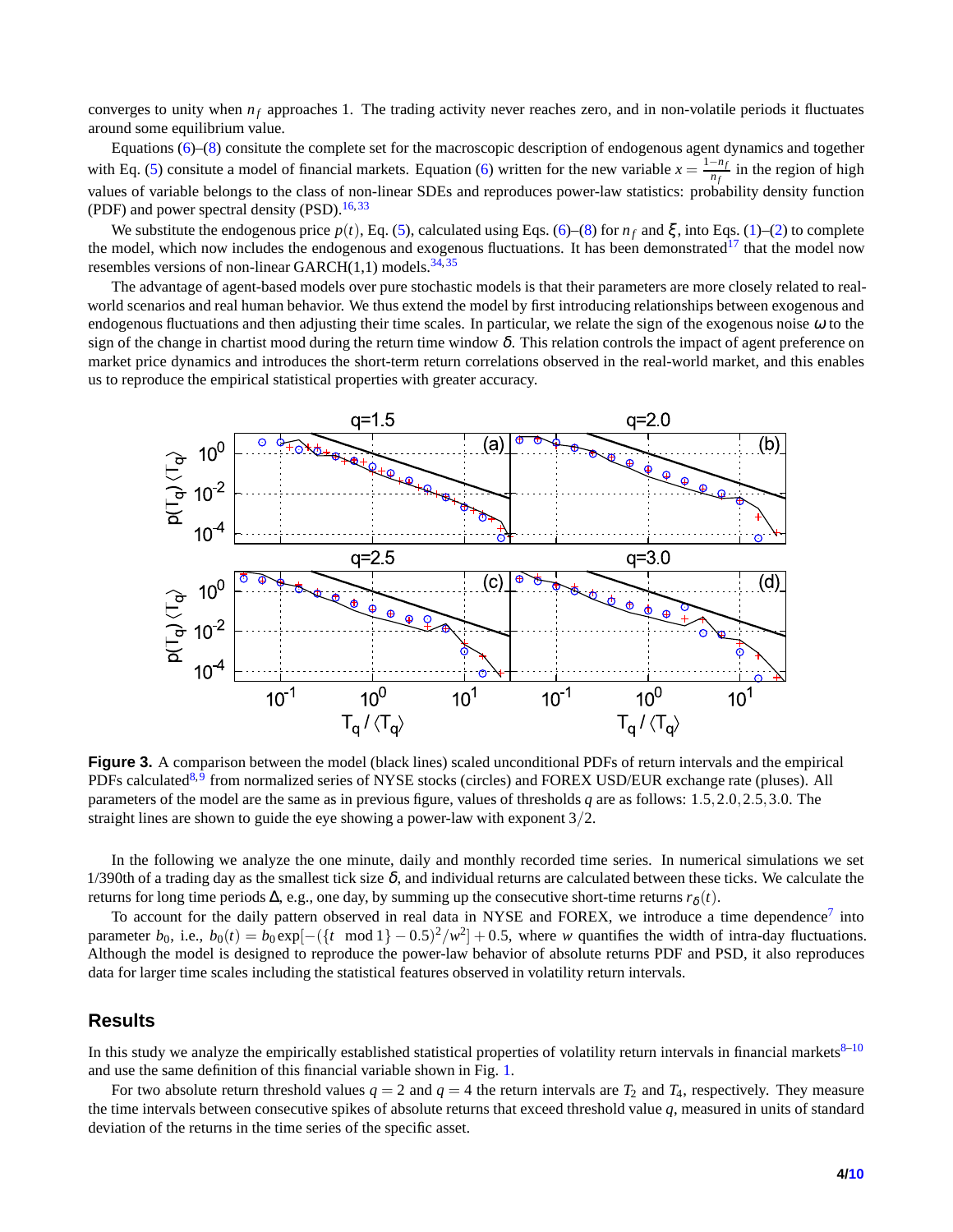#### **PDF and PSD of absolute return**

We test how well the model reproduces the empirical PDF and PSD of returns for NYSE stocks and FOREX exchange rates across a wide range of time intervals  $\Delta$  that range from 1/390th to 1 trading day. We set the model parameters to be  $\delta = 1/390$ day = 3.69 min., which is equivalent to 1 NYSE trading minute,  $\varepsilon_{cf} = 1.1$  and  $\varepsilon_{fc} = 3$ , which define the anti-symmetric distribution of  $n_f$ ,  $\varepsilon_{cc}$  = 3, which ensures the symmetric distribution of  $\xi$ ,  $H$  = 1000 which adjusts the PSDs of the empirical and model time series,  $a_0 = 1$  and  $a_\tau = 0.7$ , which are empirical parameters defining the sensitivity of market returns and trading activity to the populations of agent states,  $\alpha = 2$ , which is selected based on the empirical analyses<sup>[28–](#page-9-6)[31](#page-9-7)</sup> and our numerical simulations confirm this choice as well, and  $h = 0.310^{-8} s^{-1}$ , which is the main time-scale parameter that adjusts the model to fit the real time-scale. All the parameter values are kept constant throughout the analysis that follows.

Figures [2\(](#page-2-2)a)[–2\(](#page-2-2)f) compare high frequency NYSE and FOREX empirical data with the results of the model. The data comprise a set of 26 stocks traded for 27 months from January 2005 and the USD/EUR exchange rate during a 10-year period beginning in 2000, and the empirical return series are normalized using return standard deviation  $\sigma_\Delta$ . Figures [2\(](#page-2-2)a)[–2\(](#page-2-2)f) show that the model results are in a good agreement with the high frequency empirical PDFs and PSDs.

#### **Return intervals of high frequency return series**

Our goal now is to explain, using our model, the statistical properties of the return intervals of both stocks and currencies.<sup>[8,](#page-8-7)[9](#page-8-18)</sup> Figure [3](#page-3-0) compares the unconditional PDFs of the model with the PDF obtained for 1/390th trading day returns of NYSE stocks and USD/EUR exchange on FOREX, and Fig. [4](#page-4-0) compares the conditional distribution functions. These results support the model showing that it successfully reproduces both unconditional and conditional distribution functions. When *q* values are comparable with the returns from their power-law part of PDF, *q* > 1.5, the power-law behavior of return intervals prevails  $P(T_q) \sim T_q^{-3/2}$  $P(T_q) \sim T_q^{-3/2}$  $P(T_q) \sim T_q^{-3/2}$ . Notice that scaled unconditional PDFs of  $T_q$  empirical as well as model given in Figure 3 are nearly the same for each value of *q*. We do observe this power-law behavior with exponent  $3/2$  in the model even when we simplify it by replacing the whole model by stochastic dynamics of  $x = \frac{1-n_f}{n_c}$  $\frac{n_f}{n_f}$  defined in Eq. [\(6\)](#page-2-0) and the other noises are switched off. The cutoff of this power-law behavior for high values of  $T_q$  appears when other noises are switched on again. Our numerical simulations of the model show that for values of *q*, comparable with returns in very tail of their power-law PDF, the exogenous noise in Eq. [\(1\)](#page-1-0) is responsible for the deviations from  $3/2$  law, when  $\xi$  as well as intra-day trading activity dynamics force the scaled PDF back to a power-law 3/2 behavior. Such impact of the exogenous noise increases with higher values of time window ∆,

<span id="page-4-0"></span>

**Figure 4.** A comparison between the model (black lines) scaled conditional PDFs of return intervals,  $P(T_q^{i+1} | T_q^i)$ , and the empirical PDFs calculated from normalized series of NYSE stocks (circles and diamonds) and FOREX USD/EUR exchange rate (pluses and crosses). Conditional PDFs are calculated with the same algorithm as in ref.,  $^{8,9}T_q^i \leq Q_1$  $^{8,9}T_q^i \leq Q_1$  $^{8,9}T_q^i \leq Q_1$  $^{8,9}T_q^i \leq Q_1$  lower PDFs and  $T_q^i \geq Q_8$  upper PDFs, where  $Q_1$  and  $Q_8$  are 1/8 and 7/8 quantiles of *T* sequence accordingly. Al parameters of the model are the same as in previous figures, values of thresholds *q*: 1.5,2.0,2.5,3.0.

For the threshold value  $q=1.5$ , when  $T_q^i \leq Q_1$  and  $T_q^i \geq Q_8$  the conditional distribution functions  $P(T_q^{i+1} \mid T_q^i)$  are clearly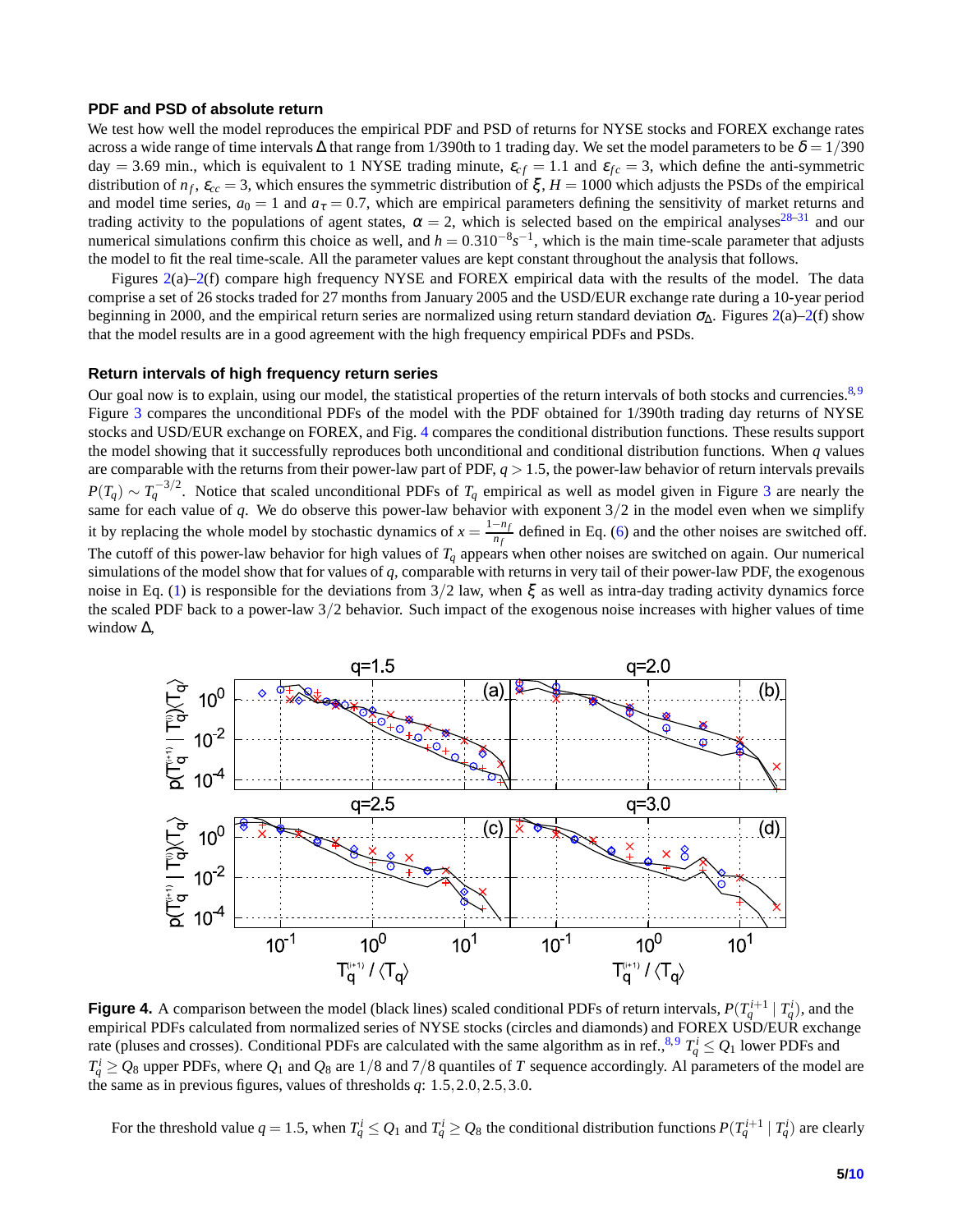different, indicating that there is a memory effect. Here *i* is the index in the consecutive  $T_q$  sequence,  $Q_1$  the 1/8th quantile and  $Q_8$  the 7/8th quantile of  $T_q$  series. When threshold values are higher the conditional PDFs become closer and might overlap. Our numerical modelings confirm that the necessary condition for this memory effect is the presence of long term dynamics, Eq. [\(6\)](#page-2-0), and exogenous noise, Eq. [\(1\)](#page-1-0). The speculative dynamics  $\xi$  and intra-day seasonality contribute to the dynamic behavior of the system, the persistence of a 3/2 power-law, and the memory effects. Note that all noises defined by the model are reflected in the PDFs of the volatility return intervals.

Our results support the empirical finding $8-10$  $8-10$  that the PDF of the return intervals can be scaled to the same form common for different thresholds *q*. Note that the difference in scaling exponent between what we obtained (3/2) and that obtained (2) in previous research is related to the use of different procedures for the return normalization, which in turn leads to different threshold choices. The thresholds used in previous papers are considerably lower than the ones we use in our model simulations and are outside the power-law portion of the return PDF. Because the contribution of the main SDE in Eq. [\(6\)](#page-2-0) prevails over other noises only in the power-law portion of the return PDF, we choose higher values for threshold *q* and also show the deviation from the  $3/2$  law for  $q = 1.5$ . This lowest value,  $q = 1.5$ , demonstrates the transition to the regime in which the return intervals are extremely short and the dynamic complexity of the signal extremely high. We cannot consider the high frequency fluctuations in this regime as caused by a one-dimensional stochastic process because other noises are also contributing. Thus the exponent of the return intervals tends to values higher than  $3/2$ . The empirical studies of return interval statistics described in Refs.<sup>[11,](#page-8-19)[12,](#page-8-8)[36](#page-9-12)</sup> demonstrate the transition from a  $3/2$  power-law to the exponential distribution of the unconditional PDF. Note that the authors of these studies also select lower values for the thresholds.



#### <span id="page-5-0"></span>**Return intervals of daily return series**

**Figure 5.** A comparison between the model (black lines ) unconditional PDFs of return intervals and the empirical PDFs calculated from normalized series of NYSE stocks (circles) and normalized series of currency exchanges (pluses). Al parameters of the model are the same as in previous figures, values of thresholds are as follows: 1.7,2.0,3.0,4.0. The straight lines are shown to guide the eye showing a power-law with exponent 3/2.

We next analyze the daily returns data of 10 NYSE stocks obtained from Yahoo Finance, and also the USD historical exchange rates with currencies AU, NZ, POUND, CD, KRONER, YEN, KRONOR, and FRANCS traded on FOREX and obtained from the Federal Reserve. We first determine the appropriate scaling of the daily series of returns in the FOREX and NYSE exchanges. Because it is unlikely that those return series that exceed 50 years will be stationary, we normalize them by using a moving standard deviation procedure with a 5000-day time window. Each time series of all assets in both markets are normalized using this procedure. Figure  $2(g)$  $2(g)$  compares the normalized empirical PDFs with the model PDF, and Fig.  $2(h)$ shows the PSDs. Notice that PSD of stock absolute returns in high frequency area has a slightly higher value than model and currency exchange PSDs. There is good agreement of PSDs in low frequency area.

Figure [5](#page-5-0) shows that the unconditional PDFs of the daily scaled return intervals for NYSE stocks and FOREX exchange rates coincide for each threshold value. Note that in both NYSE and FOREX market the unconditional PDFs agree with the model PDFs. This indicates a high degree of scaling in the return intervals. The theoretical framework provided by our model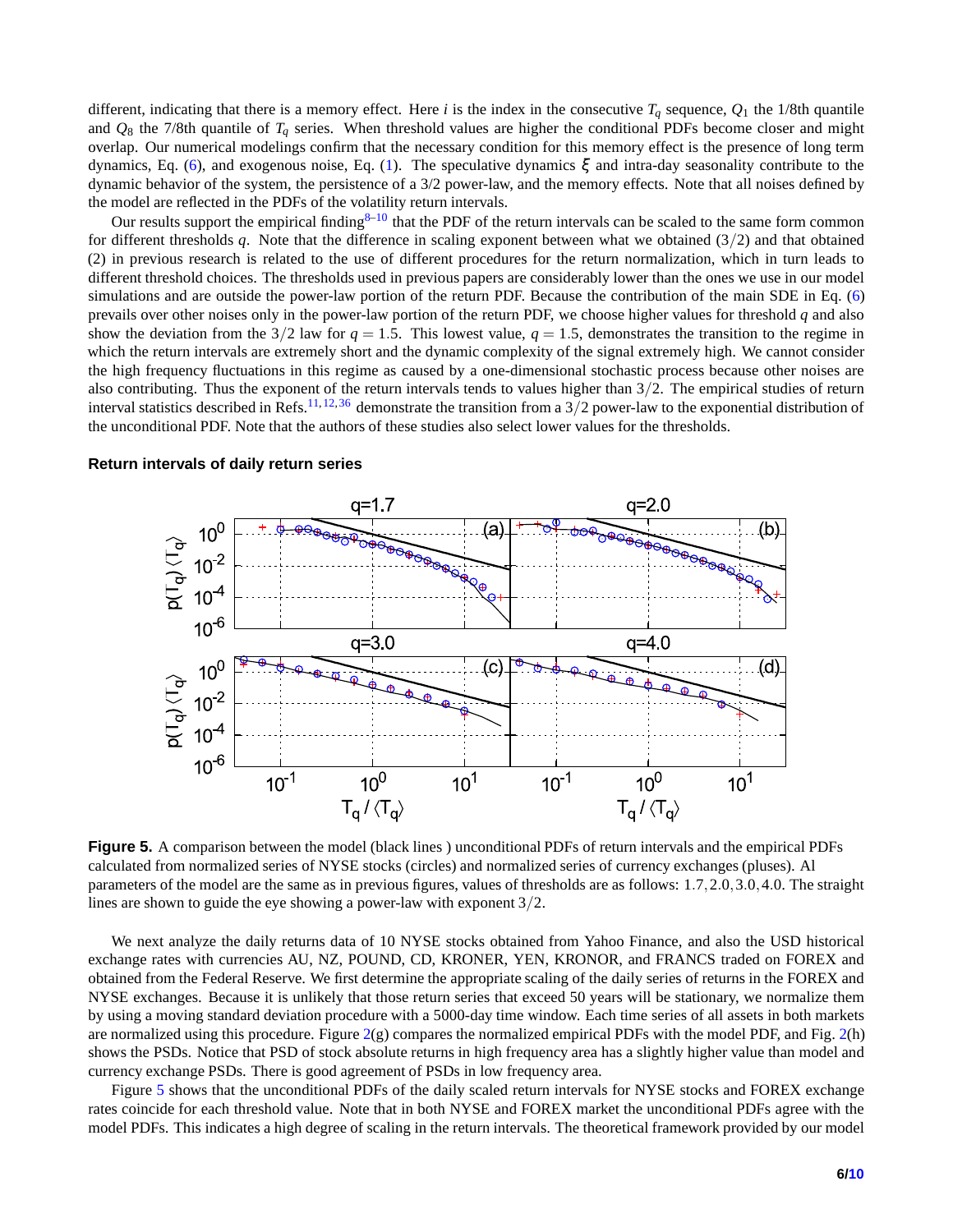<span id="page-6-0"></span>

**Figure 6.** A comparison between the model (black lines) conditional PDFs of return intervals,  $P(T_q^{i+1} | T_q^i)$  with  $T_q^i \leq Q_1$ and  $T_q^i \geq Q_8$  groups, and the corresponding empirical PDFs calculated from normalized series of NYSE stocks (circles and diamonds) and normalized series of currency exchanges (pluses and croses). All parameters of the model are the same as in previous figures, values of thresholds are as follows: 1.7,2.0,3.0,4.0.

is able to explain this scaling. Note that for the highest threshold value  $q = 4$  the power-law exponent of the unconditional PDF in Fig. [5](#page-5-0) deviates from  $3/2$  and approaches 1.

Figure [6](#page-6-0) shows that the conditional PDFs of the model agree with the conditional PDFs of the daily volatility return intervals records of both the NYSE and FOREX markets. When we increase the threshold, the conditional PDFs become closer and seems to overlap in both the empirical data and the model results, but we can not rule out that the seemingly overlap is due to the increased level of noise for high q.

#### **Return intervals of monthly series for S&P500 index**

We use data from an S&P500 monthly series spanning a 145-year period provided by Shiller<sup>[15](#page-8-11)</sup> to demonstrate the behavior of return intervals for extremely long time-scales. Figure [7](#page-7-0) shows that the above model, which reproduced the statistics of high frequency data, successfully mimics the PDFs of the volatility return intervals for even the longest time scales. We plot the empirical PDFs of return intervals for a nominal S&P500 and inflation adjusted series and compare them with the model series. The chosen threshold values range from 1.0 to 3.5 and represent several exponents of PDF. In the longest time-scales, the return interval distribution deviates from the  $3/2$  power law for both the lowest and highest threshold values. Although the number of data points is limited, the model is able to capture these deviations and reproduce the behavior of index data.

#### **Deviations from the 3/2 law**

Because our model reproduces the statistical properties of empirical data for a wide range of assets and time-scales, we can use it to explain why increasing threshold *q* causes deviations from the theoretical 3/2 power law and the seemingly absence of memory in the conditional PDFs of return intervals. In particular, the model allows us to gradually switch off various noises and analyze how this changes the statistical properties of the return intervals.

The model conditional PDFs and the empirical data conditional PDFs overlap at approximately the same threshold values at which the unconditional PDFs deviate from the  $3/2$  power law, for example, see Figure [5\(](#page-5-0)d) and Figure [6\(](#page-6-0)d). This phenomenon is stronger for larger time ∆ scales, and we see no memory effects in the empirical S&P500 monthly series. Figure [7\(](#page-7-0)d) shows the unconditional PDFs calculated numerically for several values of *q*, which resemble the exponential function discussed in Ref.<sup>[8](#page-8-7)</sup> and obtained by reshuffling the absolute return time series. This indirectly confirms that the volatility return intervals for the S&P500 historical time series display no memory effect.

Our numerical simulations of the model suggest that the primary cause of the  $3/2$  power-law behavior of the return intervals is the long-term SDE (see Eq. [\(6\)](#page-2-0)). Other dynamic processes such as the speculative mood ξ (see Eq. [\(7\)](#page-2-0)) and the intra-day seasonality contribute to the stability of this phenomenon. Although the exogenous noise in Eq. [\(1\)](#page-1-0) causes the unconditional PDFs to deviate from the 3/2 power law, this noise is a necessary condition for the memory effect to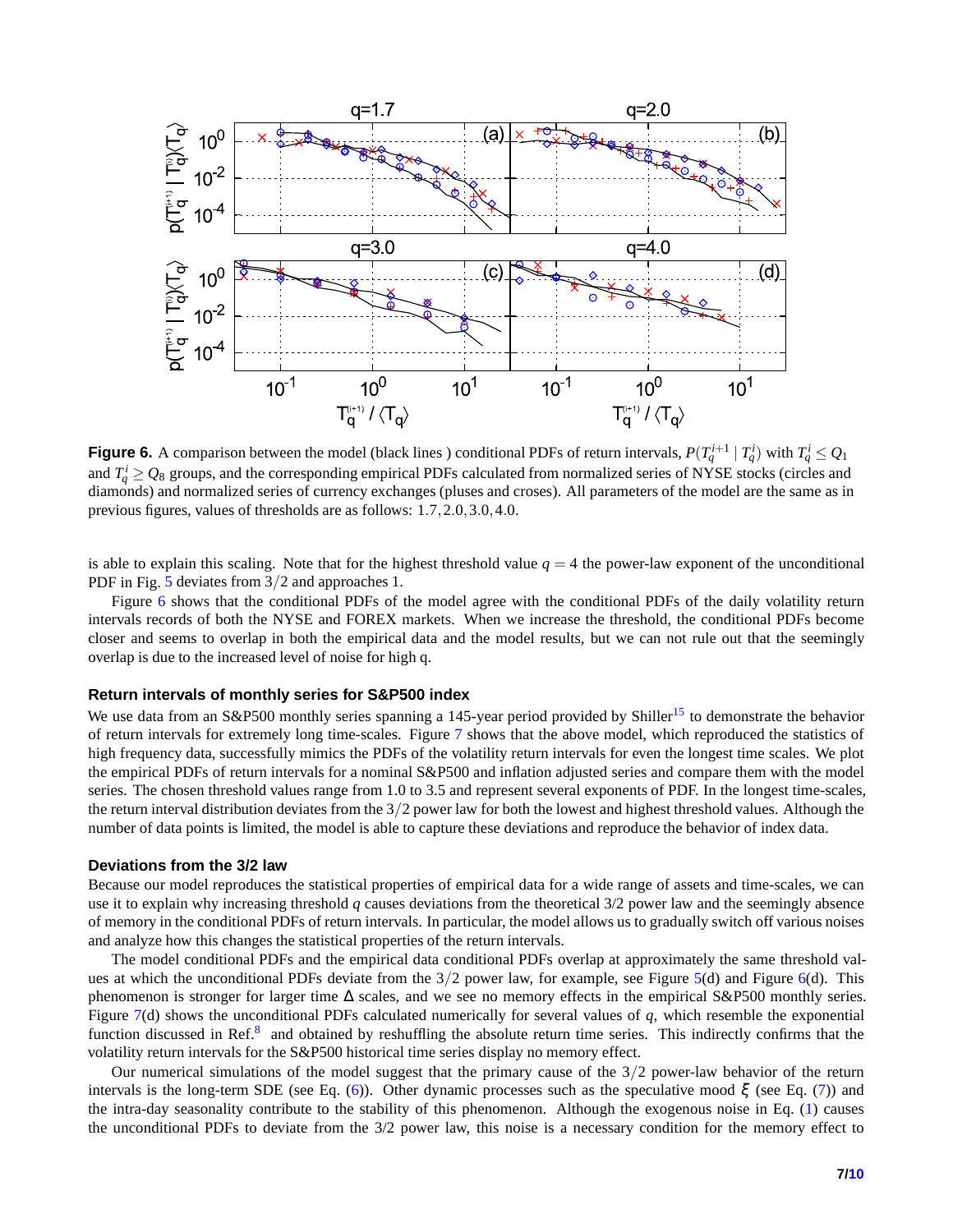<span id="page-7-0"></span>

**Figure 7.** A comparison between the model (black lines) PDFs of return intervals and the empirical PDFs calculated from normalized series of historical *S*&*P*500 data (circles) and the inflation adjusted series represented as real price (pluses). The straight lines are shown to guide the eye showing a power-law with exponent  $3/2$ . All parameters of the model are the same as in previous figures, values of thresholds *q* are as follows: (a)  $-1$ , (b)  $-2$ , (c)  $-3.5$ . In subfigure (d) - numerical calculations of unconditional scalded PDFs for four values of threshold *q*: 1.5 (red), 2 (blue), 3 (green), 5 (purple).

emerge in conditional PDFs. From our numerical simulations we conclude that the deviations from the  $3/2$  power-law and disappearance of the memory effect occur when the stochastic component is stronger than the dynamic component. This process of domination occurs when the threshold value is so high that the dynamic processes cannot reach it when the noise is switched off. Note that threshold *q* is measured in standard deviations of return, which grow approximately as  $\Delta^{1/2}$ . Dynamic processes quantified in  $\sigma_t$  of Eqs. [\(5\)](#page-1-2) and [\(2\)](#page-1-1) with this set of model parameters can only approach the threshold when its value is approximately equal to the standard deviation of the daily return time series. Thus when the thresholds are much higher the dynamic component is weaker than the stochastic component and the return intervals begin to deviate from the 3/2 power law. The prevailing stochastic nature of the return time series destroys the memory effect, which requires that both dynamic and stochastic components be in the system.

# **Discussion**

We have observed scaling and memory properties in the volatility return intervals in empirical data from the NYSE and the FOREX.<sup>[8–](#page-8-7)[10](#page-8-15)</sup> Our model is in agreement with the empirical return intervals that scale with the mean return interval  $\lt T >$  as  $P_q(T) = \langle T \rangle^{-1} f(T / \langle T \rangle)$ . The scaling function  $f(x)$  is consistent with the power-law form  $f(x) \sim x^{-3/2}$ , which arises from the general theory of first-passage times in one-dimensional stochastic processes.<sup>[19,](#page-8-16)[37](#page-9-13)</sup> We recover the same scaling form for all assets analyzed from the NYSE and FOREX markets for return definition times ∆ ranging from one minute to one month and for a wide range of thresholds *q*, which represent the power-law component of the empirical return series. Our model also captures the deviations of the volatility return interval PDF exponent from the main value  $3/2$  and explains the origin of these deviations.

We also have observed that at low *q* values at the beginning of the power-law component of the empirical return series, for both one-minute and one-day periods, the conditional PDFs  $P(T_q^{i+1} | T_q^i)$  for  $T_q^i \leq Q_1$  and  $T_q^i \geq Q_8$  are different, and this indicates the presence of a memory effect. Our model suggests that this effect is caused by a complex interplay of all the noises included in the system. The necessary condition for the memory effect is the presence of long-term agent dynamics and exogenous noise. High threshold *q* values seem to cause the memory effect to disappear as the stochastic component of the volatility begins to prevail.

When we compare the results of our model with the monthly data from the S&P500 we are able to extend our research on the scaling properties of the volatility return interval up to the natural limits of the phenomenon. We thus suggest that the deviations of the PDF exponent from 3/2 are caused by an interplay between agent dynamics and exogenous noise. The standard deviations of return in the S&P500 monthly series are so high that the dynamic component of the system becomes negligible and the stochastic componen dominates. This causes the exponential scaling functions of the return intervals and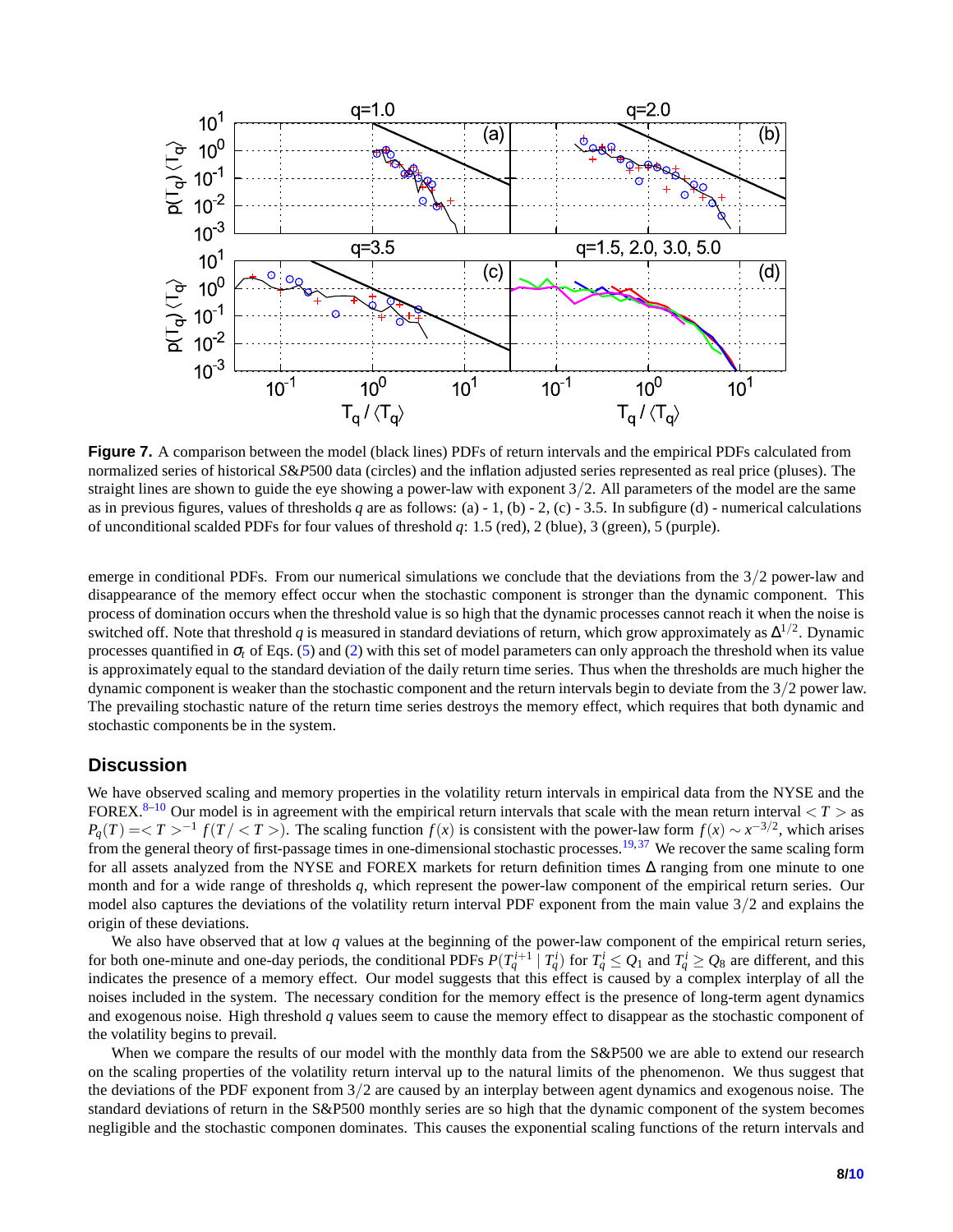the disappearance of the memory effects.

We have found that the statistical and scaling properties such as the observable power-law behavior in the returns can be explained using non-linear stochastic modeling.<sup>[7](#page-8-6)</sup> The extreme power-law scaling properties observed in all assets, markets, and time-scales can be explained by the scaling properties of a class of nonlinear stochastic differential equations described in detail in Refs.<sup>[16,](#page-8-12)[33](#page-9-9)</sup> Our model here is based on the herding interactions of agents, and its macroscopic version is derived as a system of stochastic equations. These equations might be the origin for the power-law properties of the power spectral density and signal autocorrelation represented by long-range memory.

We have also demonstrated that the model can be scaled for markets with trading hours of different duration and that the duration can be extended to a 24-hour day. This allows a general approach to empirical data scaling and the retrieval of the same power law properties in different markets and different assets.

### <span id="page-8-0"></span>**References**

- <span id="page-8-1"></span>**1.** Bouchaud, J. P. & Potters, M. *Theory of financial risks and derivative pricing* (Cambridge University Press, New York, 2004).
- <span id="page-8-2"></span>**2.** Sornette, D. *Why Stock Markets Crash: Critical Events in Complex Financial Systems* (Princeton University Press, Princeton, USA, 2004).
- <span id="page-8-3"></span>**3.** Shiller, R. J. Speculative asset prices. *American Economic Review* **104**, 1486–1517 (2014). URL <http://www.aeaweb.org/articles.php?doi=10.1257/aer.104.6.1486>.
- <span id="page-8-4"></span>**4.** Kirman, A. Ants and nonoptimal self-organization: Lessons for macroeconomics. *Macroeconomic Dynamics* **FirstView**, 1–21 (2015). URL [http://journals.cambridge.org/article\\_S1365100514000339](http://journals.cambridge.org/article_S1365100514000339).
- <span id="page-8-5"></span>**5.** Campbell, J., Wen-Chuan, A. & MacKinlay, A. *The Econometrics of Financial Markets* (Princeton University Press, Princeton, USA, 1996).
- <span id="page-8-6"></span>**6.** Mantegna, R. N. & Stanley, H. E. *Introduction to Econophysics: Correlations and Complexity in Finance* (Cambridge University Press, 2000).
- <span id="page-8-7"></span>**7.** Gontis, V. & Kononovicius, A. Consentaneous agent-based and stochastic model of the financial markets. *PLoS ONE* **9**, e102201 (2014).
- <span id="page-8-18"></span>**8.** Yamasaki, K., Muchnik, L., Havlin, S., Bunde, A. & Stanley, H. Scaling and memory in volatility return intervals in financial markets. *PNAS* **102**, 9424–9428 (2005).
- <span id="page-8-15"></span>**9.** Wang, F., Yamasaki, K., Havlin, S. & Stanley, H. Scaling and memory of intraday volatility return intervals in stock market. *Phys Rev E* **77**, 026117 (2006).
- <span id="page-8-19"></span>**10.** Wang, F., Yamasaki, K., Havlin, S. & Stanley, H. Indication of multiscaling in the volatility return intervals of stock markets. *Phys Rev E* **77**, 016109 (2008).
- <span id="page-8-8"></span>**11.** Ludescher, J., Tsallis, C. & Bunde, A. Universal behavior of the interoccurrence times between losses in financial markets: An analytical description. *EPL* **95**, 68002 (2011).
- <span id="page-8-9"></span>**12.** Ludescher, J. & Bunde, A. Universal behavior of the interoccurrence times between losses in financial markets: Independence of the time resolution. *Phys.Rev.E.* **90**, 062809 (2014).
- <span id="page-8-10"></span>**13.** Podobnik, B., Horvatic, D., Petersen, A. & Stanley, H. Cross-correlations between volume change and price change. *PNAS* **106**, 22079–22084 (2009).
- <span id="page-8-11"></span>**14.** Scheinkman, J. A. *Speculation, Trading, and Bubbles* (Columbia University Press, New York Chichester, West Sussex, 2014).
- <span id="page-8-12"></span>**15.** Shiller, R. *Irrational Exuberance* (Princeton University Press, Princeton, USA, 2015).
- <span id="page-8-13"></span>**16.** Ruseckas, J. & Kaulakys, B. Scaling properties of signals as origin of 1/f noise. *Journal of Statistical Mechanics* P06004 (2014).
- <span id="page-8-14"></span>**17.** Kononovicius, A. & Ruseckas, J. Nonlinear garch model and 1/f noise. *Physica A* (2015).
- <span id="page-8-16"></span>**18.** Kononovicius, A. & Gontis, V. Three state herding model of the financial markets. *EPL* **101**, 28001 (2013).
- <span id="page-8-17"></span>**19.** Jeanblanc, M., Yor, M. & Chesney, M. *Mathematical Methods for Financial Markets* (Springer, Berlin, 2009).
- **20.** Engle, R. Autoregresive conditional heteroscedasticity with estimates of the variance of united kingdom inflation. *Econometrica* **50**, 987–1008 (1982).